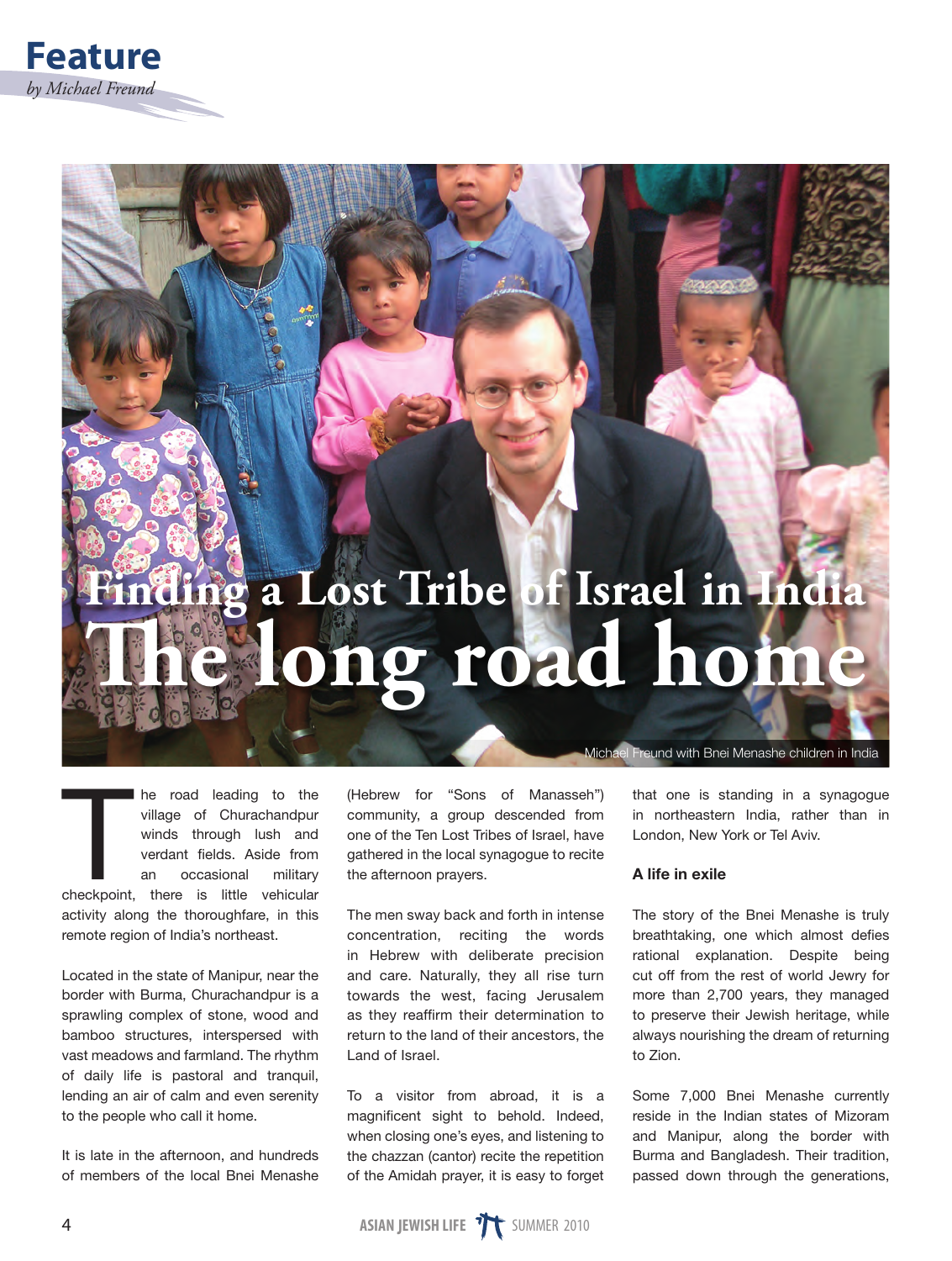

is that they are descendants of the lost Israelite tribe of Manasseh, which was exiled from the Land of Israel by the Assyrian empire in 723 BCE.

Throughout their wandering in the Diaspora, the Bnei Menashe observed the Sabbath, practiced circumcision on the eighth day, kept the laws of Kashrut and meticulously upheld the rules of family purity. They even established cities of refuge, where people who had killed inadvertently could flee, just as the Torah prescribes.

Evidence of the Bnei Menashe's ancient connection with the Jewish people abounds. On a visit to the community in India, I met with a Bnei Menashe elder named Yossi, a 69-year old resident of Aizawl, capital of the state of Mizoram, where many of the Bnei Menashe currently live.

Two of Hualngo's uncles served as village priests and, speaking through an interpreter, he offered a detailed description of the ceremonies they performed. His uncles, he said, would don white garments before carrying out sacrificial rites, including one with strings dangling from its four corners. reminiscent of the tallit with arba kanfot (the four-cornered ritual prayer shawl) worn by Jews.

In the spring, at Passover time, they would mark an annual festival of deliverance by sacrificing an animal, but not before smearing its blood on people's doorways, just as the Israelites had done during the Exodus from Egypt. Indeed, according to Hualngo, there was a rule that the priests had to carefully remove the meat from the bones of the animal without breaking any of them, just as the Bible instructs regarding the Passover sacrifice (Exodus 12:46).

Then, in a remarkable scene, Hualngo proceeded to chant one of the prayers that his uncles used to say while conducting the sacrificial ceremony. The words in the song, and their Biblical origin, are unmistakable: Terah, Abraham, Isaac, Jacob, the Red Sea, Marah and Shiloh (site of the ancient tabernacle and capital of the northern tribes of Israel until the Assyrian conquest).

This ancient Bnei Menashe prayer, known as "Miriam's Song", parallels the Biblical account of the Exodus from Egypt: "We had to cross the Red Sea, our enemies were coming after us with

chariots, the sea swallowed them all, as if they are meat. We are led by the cloud during the day, and by fire at night. Take those birds for the food, and drink water coming out from the rock."

#### In their community, among strangers

To locals living in Mizoram, there is no question regarding the origins of the Bnei Menashe. Lal Thlamuana, 45, a devout Christian who is the proprietor and principal of the local Home Mission School, has no doubt about the Israelite

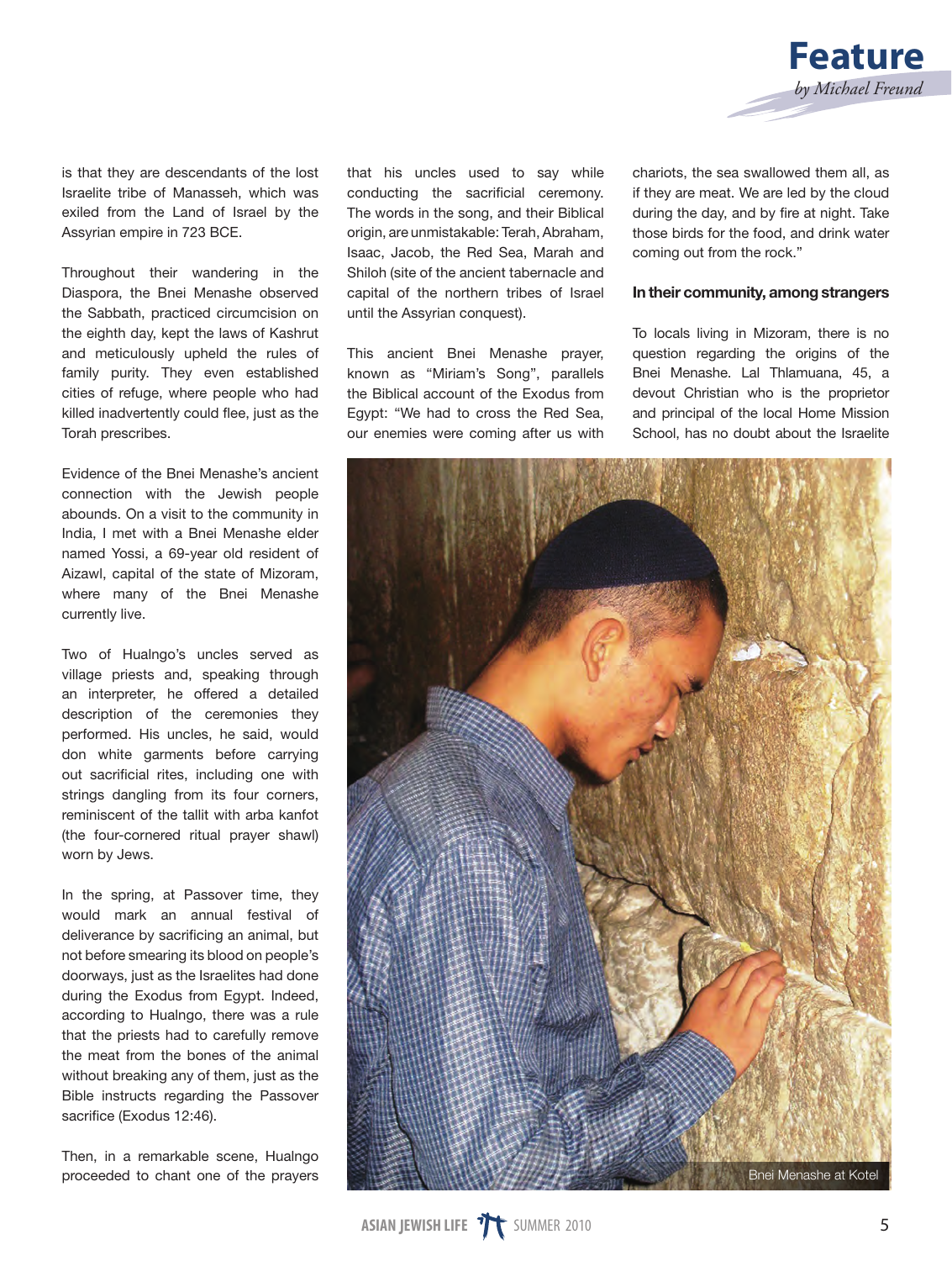![](_page_2_Picture_0.jpeg)

origins of the Mizos (the local name for the tribe from which the Bnei Menashe come).

"Even Christian Mizos believe the Bnei Menashe are descendants of Israel," he says, and proceeds to expound on a number of the community's ancient customs and traditions, such as circumcision of newborn boys on the eighth day, levirate marriage, and strict laws regarding menstruation, all of which are strikingly similar to Jewish law.

The British colonialists, Thlamuana notes, referred to the Mizo people as Lushei, a mispronunciation of Lu Se, which means "Ten Tribes". According to the Bnei Menashe, their ancestors migrated south from China to escape persecution, settling in Burma and then moving westward into what is now Mizoram and Manipur in India.

A century ago, when British missionaries first arrived in India's northeast, they were astonished to find that the local tribesmen worshiped one god, were familiar with many of the stories of the Bible, and were practicing a form of biblical Judaism. Before long, the missionaries succeeded in converting most of Mizoram's population. Yet many of them, Christians and other tribesmen alike, proudly continued to preserve the tradition that they are descended from the ancient Israelites.

Some, however, did not convert, and remained faithful to the ways of their ancestors. Indeed, in recent decades, the Bnei Menashe have built dozens of synagogues across India's northeast, and three times a day they turn fervently in prayer, with their eyes raised toward Zion.

Over the past decade, thanks largely to Shavei Israel (www.shavei.org), the organization that I chair, some 1,700 Bnei Menashe have moved to Israel, where they have undergone formal conversion to Judaism by Israel's Chief Rabbinate

![](_page_2_Picture_7.jpeg)

in order to remove any doubts regarding their personal status.

In March 2005, after I approached Israel's Sephardi Chief Rabbi Shlomo Amar and asked him to study the community and its origins, the Chief Rabbi formally recognized the Bnei Menashe as "descendants of the Jewish people," and agreed to facilitate their return.

In September 2005, Rabbi Amar dispatched a rabbinical court to India, which converted 218 Bnei Menashe in Mizoram back to Judaism, and in November 2006, they all made aliyah to the Galilee, in Israel's north. An additional group of 230 Bnei Menashe from Manipur made aliyah in 2007, completing the conversion process once they arrived in Israel. Part of the group settled in the city of Upper Nazareth, with the rest making their homes in Karmiel. In recent years, two Bnei Menashe scholars have since received rabbinical ordination, while another is a certified religious scribe whose quill has

produced beautiful Scrolls of Esther. In the summer of 2006, over a dozen young Bnei Menashe served as soldiers on the front lines in Lebanon and Gaza.

Those still in India continue to grow in Jewish knowledge and practice, and hundreds of Bnei Menashe currently study at one of the three educational centers that Shavei Israel has established on their behalf in Mizoram and Manipur. Patiently, they await the day when Israel's government will allow them to make aliyah and be reunited with their friends and family already living in the Jewish state.

## Khaute's journey

For Tzvi Khaute, a Bnei Menashe community leader in Israel, the separation from his family back in India has not been easy. Though he has been living in Israel for ten years, and has successfully been absorbed in the country, he still feels pangs of yearning for his close relatives who remain behind.

![](_page_2_Picture_15.jpeg)